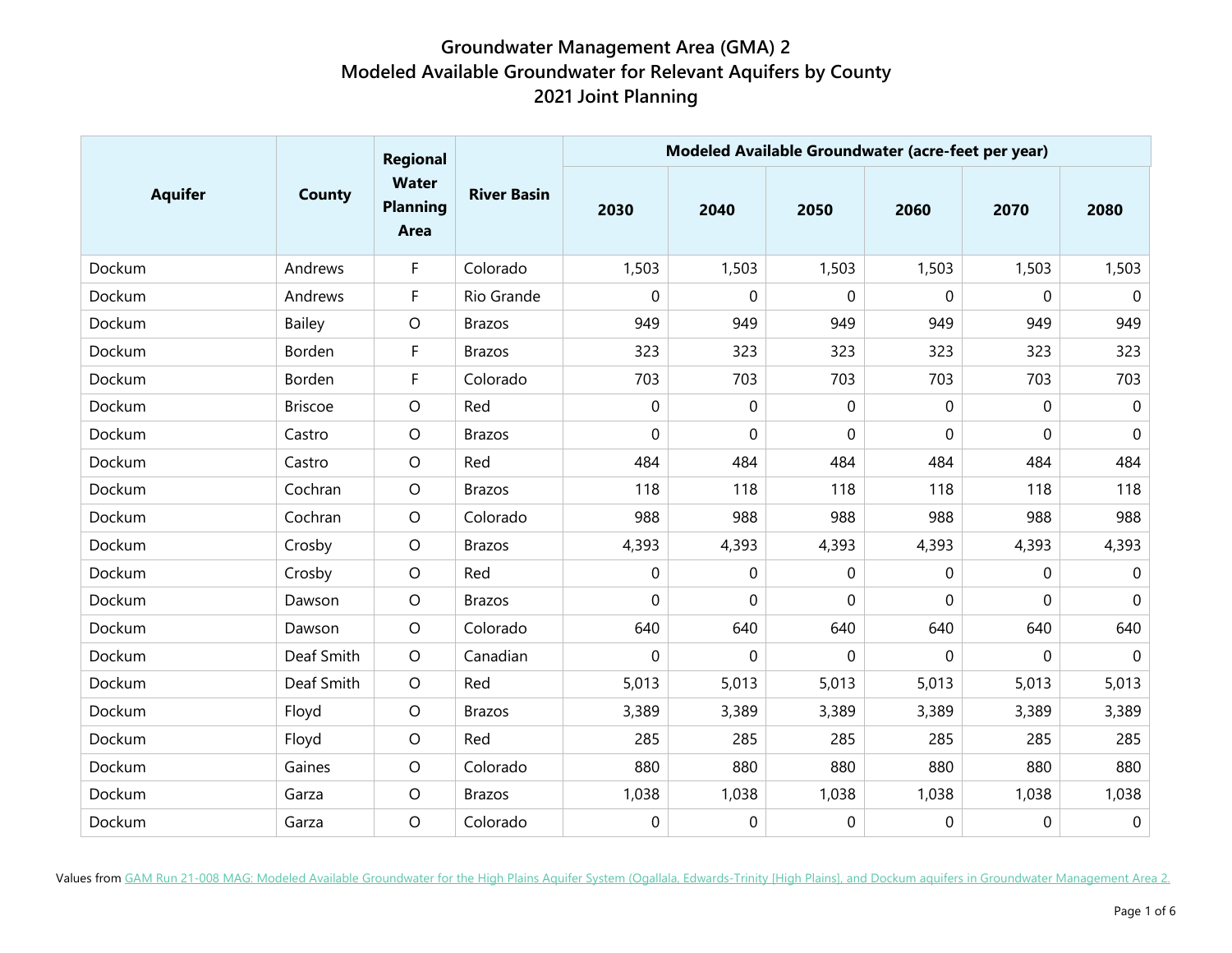|                                                | <b>County</b> | Regional<br><b>Water</b><br><b>Planning</b><br>Area | <b>River Basin</b> | Modeled Available Groundwater (acre-feet per year) |                |              |                |              |              |  |
|------------------------------------------------|---------------|-----------------------------------------------------|--------------------|----------------------------------------------------|----------------|--------------|----------------|--------------|--------------|--|
| <b>Aquifer</b>                                 |               |                                                     |                    | 2030                                               | 2040           | 2050         | 2060           | 2070         | 2080         |  |
| Dockum                                         | Hale          | $\circ$                                             | <b>Brazos</b>      | 1,244                                              | 1,244          | 1,244        | 1,244          | 1,244        | 1,244        |  |
| Dockum                                         | Hale          | $\circ$                                             | Red                | 33                                                 | 33             | 33           | 33             | 33           | 33           |  |
| Dockum                                         | Hockley       | $\circ$                                             | <b>Brazos</b>      | 1,013                                              | 1,013          | 1,013        | 1,013          | 1,013        | 1,013        |  |
| Dockum                                         | Hockley       | $\circ$                                             | Colorado           | 191                                                | 191            | 191          | 191            | 191          | 191          |  |
| Dockum                                         | Howard        | F                                                   | Colorado           | 6,770                                              | 6,770          | 6,770        | 6,770          | 6,770        | 6,770        |  |
| Dockum                                         | Lamb          | $\circ$                                             | <b>Brazos</b>      | 1,051                                              | 1,051          | 1,051        | 1,051          | 1,051        | 1,051        |  |
| Dockum                                         | Lubbock       | $\circ$                                             | <b>Brazos</b>      | 1,236                                              | 1,236          | 1,236        | 1,236          | 1,236        | 1,236        |  |
| Dockum                                         | Lynn          | $\circ$                                             | <b>Brazos</b>      | 901                                                | 901            | 901          | 901            | 901          | 901          |  |
| Dockum                                         | Lynn          | $\circ$                                             | Colorado           | 138                                                | 138            | 138          | 138            | 138          | 138          |  |
| Dockum                                         | Martin        | F                                                   | Colorado           | 11,449                                             | 11,449         | 11,449       | 11,449         | 11,449       | 11,449       |  |
| Dockum                                         | Parmer        | $\circ$                                             | <b>Brazos</b>      | 3,590                                              | 3,590          | 3,590        | 2,585          | 2,571        | 2,565        |  |
| Dockum                                         | Parmer        | $\circ$                                             | Red                | 2,617                                              | 2,617          | 2,617        | 2,617          | 2,617        | 2,617        |  |
| Dockum                                         | Swisher       | $\circ$                                             | <b>Brazos</b>      | 29                                                 | 29             | 29           | 29             | 29           | 29           |  |
| Dockum                                         | Swisher       | $\circ$                                             | Red                | 1,767                                              | 1,767          | 1,767        | 1,767          | 1,767        | 1,767        |  |
| Dockum                                         | Terry         | $\circ$                                             | <b>Brazos</b>      | 0                                                  | 0              | $\mathbf{0}$ | 0              | 0            | $\mathbf{0}$ |  |
| Dockum                                         | Terry         | $\circ$                                             | Colorado           | 0                                                  | $\overline{0}$ | $\Omega$     | $\overline{0}$ | $\mathbf 0$  | $\mathbf 0$  |  |
| Dockum                                         | Yoakum        | $\circ$                                             | Colorado           | 0                                                  | 0              | $\mathbf 0$  | 0              | $\mathbf{0}$ | $\mathbf 0$  |  |
| Ogallala and Edwards-<br>Trinity (High Plains) | Andrews       | F                                                   | Colorado           | 19,391                                             | 17,897         | 16,937       | 16,260         | 15,764       | 15,378       |  |
| Ogallala and Edwards-<br>Trinity (High Plains) | Andrews       | F                                                   | Rio Grande         | 0                                                  | 0              | $\mathbf 0$  | $\mathbf 0$    | $\mathbf 0$  | $\mathbf 0$  |  |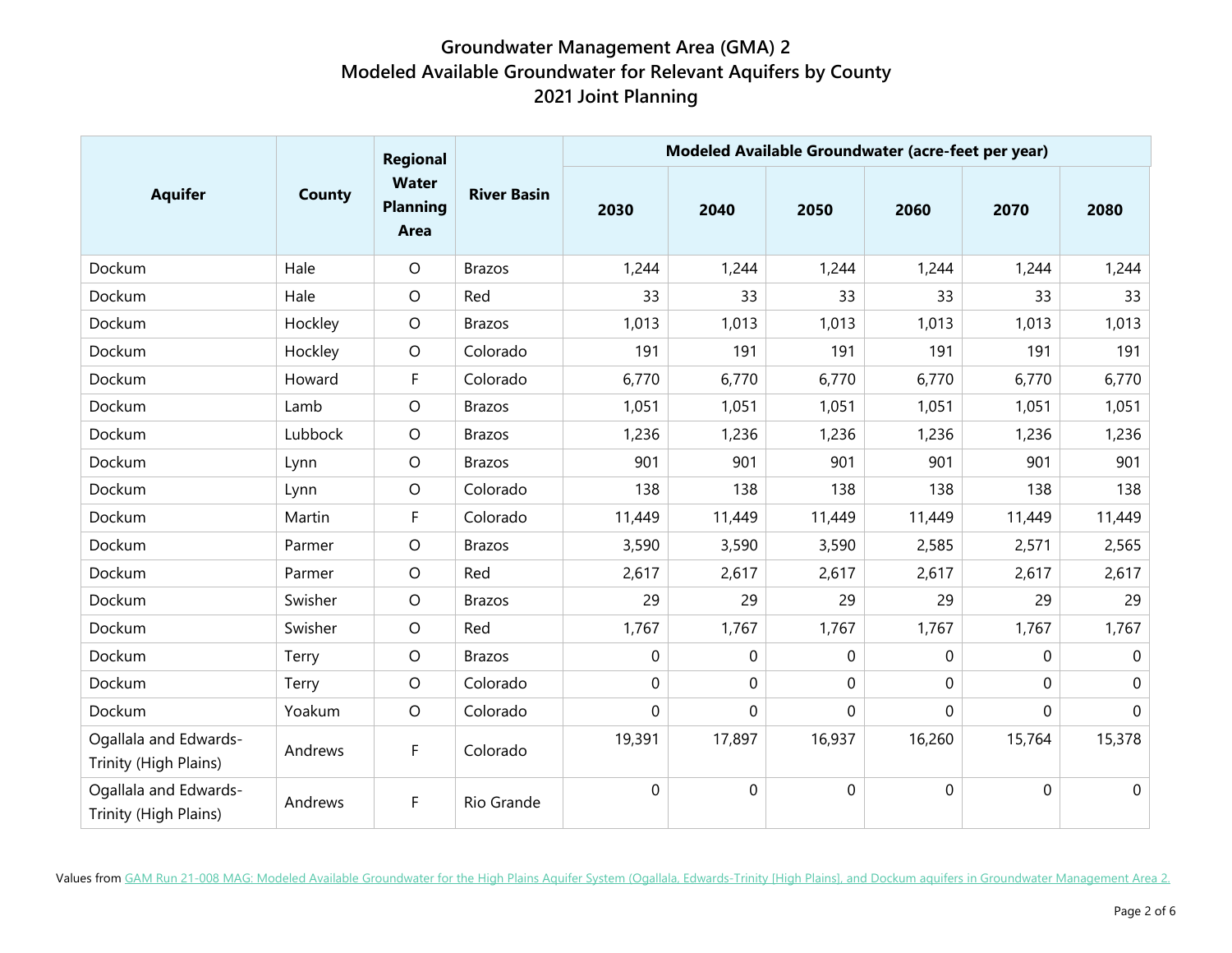|                                                | <b>County</b>  | Regional<br><b>Water</b><br><b>Planning</b><br>Area | <b>River Basin</b> | Modeled Available Groundwater (acre-feet per year) |        |        |        |        |        |
|------------------------------------------------|----------------|-----------------------------------------------------|--------------------|----------------------------------------------------|--------|--------|--------|--------|--------|
| <b>Aquifer</b>                                 |                |                                                     |                    | 2030                                               | 2040   | 2050   | 2060   | 2070   | 2080   |
| Ogallala and Edwards-<br>Trinity (High Plains) | Bailey         | $\circ$                                             | <b>Brazos</b>      | 65,138                                             | 50,725 | 42,532 | 37,743 | 34,724 | 32,675 |
| Ogallala and Edwards-<br>Trinity (High Plains) | Borden         | F                                                   | <b>Brazos</b>      | 673                                                | 615    | 581    | 559    | 543    | 532    |
| Ogallala and Edwards-<br>Trinity (High Plains) | Borden         | F                                                   | Colorado           | 3,759                                              | 3,278  | 3,010  | 2,834  | 2,684  | 2,540  |
| Ogallala and Edwards-<br>Trinity (High Plains) | <b>Briscoe</b> | $\circ$                                             | Red                | 17,859                                             | 12,598 | 9,600  | 7,844  | 6,743  | 6,016  |
| Ogallala and Edwards-<br>Trinity (High Plains) | Castro         | $\circ$                                             | <b>Brazos</b>      | 106,971                                            | 71,565 | 40,493 | 24,591 | 17,282 | 13,530 |
| Ogallala and Edwards-<br>Trinity (High Plains) | Castro         | $\circ$                                             | Red                | 72,957                                             | 47,509 | 29,706 | 19,740 | 14,409 | 11,423 |
| Ogallala and Edwards-<br>Trinity (High Plains) | Cochran        | $\circ$                                             | <b>Brazos</b>      | 20,220                                             | 18,297 | 17,034 | 16,204 | 15,655 | 15,283 |
| Ogallala and Edwards-<br>Trinity (High Plains) | Cochran        | $\circ$                                             | Colorado           | 53,771                                             | 43,798 | 37,231 | 32,357 | 27,977 | 24,753 |
| Ogallala and Edwards-<br>Trinity (High Plains) | Crosby         | $\circ$                                             | <b>Brazos</b>      | 105,148                                            | 72,526 | 50,976 | 38,890 | 31,952 | 27,655 |
| Ogallala and Edwards-<br>Trinity (High Plains) | Crosby         | $\circ$                                             | Red                | 2,917                                              | 2,776  | 2,549  | 2,149  | 1,779  | 1,504  |
| Ogallala and Edwards-<br>Trinity (High Plains) | Dawson         | $\circ$                                             | <b>Brazos</b>      | 1,390                                              | 1,294  | 1,230  | 1,187  | 1,156  | 1,134  |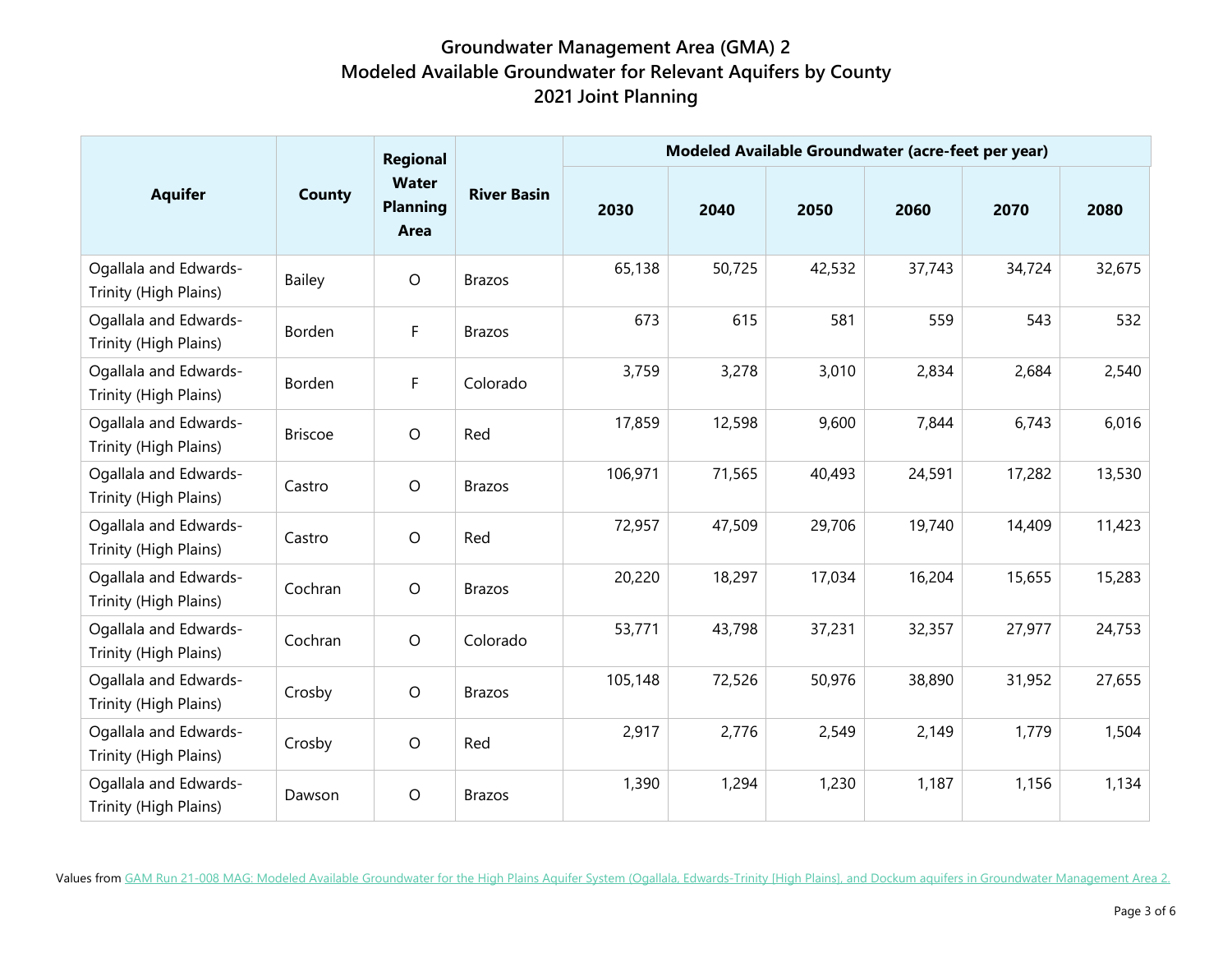|                                                | <b>County</b> | Regional<br><b>Water</b><br><b>Planning</b><br>Area | <b>River Basin</b> | Modeled Available Groundwater (acre-feet per year) |             |             |             |             |              |
|------------------------------------------------|---------------|-----------------------------------------------------|--------------------|----------------------------------------------------|-------------|-------------|-------------|-------------|--------------|
| <b>Aquifer</b>                                 |               |                                                     |                    | 2030                                               | 2040        | 2050        | 2060        | 2070        | 2080         |
| Ogallala and Edwards-<br>Trinity (High Plains) | Dawson        | $\circ$                                             | Colorado           | 119,946                                            | 97,296      | 82,962      | 74,261      | 69,106      | 65,811       |
| Ogallala and Edwards-<br>Trinity (High Plains) | Deaf Smith    | $\circ$                                             | Canadian           | 0                                                  | $\mathbf 0$ | $\mathbf 0$ | $\mathbf 0$ | $\mathbf 0$ | $\mathbf{0}$ |
| Ogallala and Edwards-<br>Trinity (High Plains) | Deaf Smith    | $\circ$                                             | Red                | 135,383                                            | 95,875      | 70,425      | 55,841      | 47,249      | 41,961       |
| Ogallala and Edwards-<br>Trinity (High Plains) | Floyd         | $\circ$                                             | <b>Brazos</b>      | 73,465                                             | 45,024      | 32,571      | 24,708      | 20,244      | 17,492       |
| Ogallala and Edwards-<br>Trinity (High Plains) | Floyd         | $\circ$                                             | Red                | 20,488                                             | 20,063      | 19,734      | 19,447      | 18,988      | 18,495       |
| Ogallala and Edwards-<br>Trinity (High Plains) | Gaines        | $\circ$                                             | Colorado           | 205,486                                            | 177,777     | 159,523     | 147,028     | 138,157     | 131,974      |
| Ogallala and Edwards-<br>Trinity (High Plains) | Garza         | $\circ$                                             | <b>Brazos</b>      | 13,508                                             | 12,402      | 11,717      | 11,263      | 10,948      | 10,721       |
| Ogallala and Edwards-<br>Trinity (High Plains) | Garza         | $\circ$                                             | Colorado           | 0                                                  | $\mathbf 0$ | $\mathbf 0$ | $\mathbf 0$ | $\mathbf 0$ | $\mathbf 0$  |
| Ogallala and Edwards-<br>Trinity (High Plains) | Hale          | $\circ$                                             | <b>Brazos</b>      | 116,240                                            | 74,782      | 53,039      | 40,940      | 34,150      | 30,172       |
| Ogallala and Edwards-<br>Trinity (High Plains) | Hale          | $\circ$                                             | Red                | 375                                                | 326         | 259         | 202         | 158         | 126          |
| Ogallala and Edwards-<br>Trinity (High Plains) | Hockley       | $\circ$                                             | <b>Brazos</b>      | 84,987                                             | 67,316      | 58,259      | 53,255      | 50,258      | 48,358       |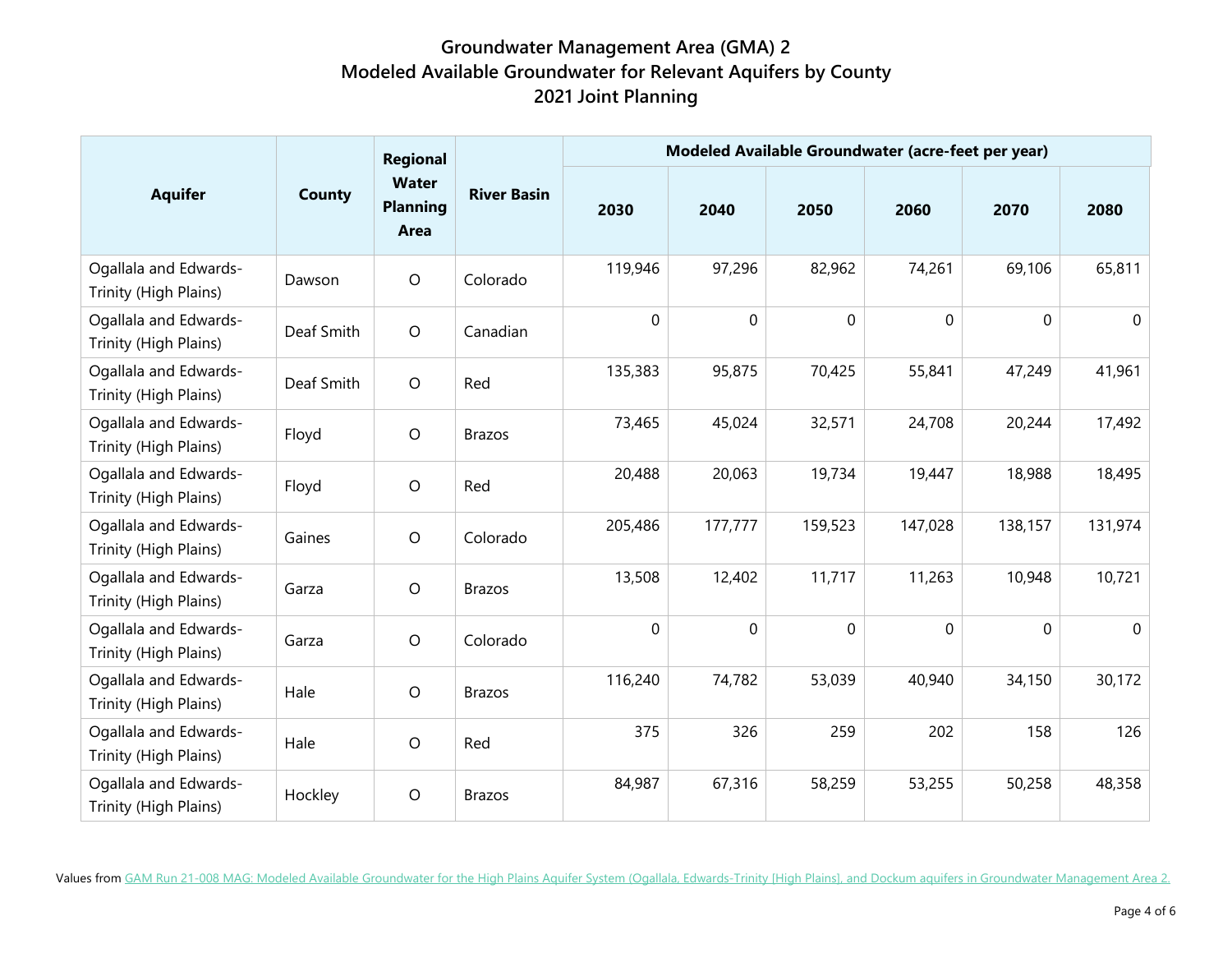|                                                | County  | Regional<br><b>Water</b><br><b>Planning</b><br>Area | <b>River Basin</b> | Modeled Available Groundwater (acre-feet per year) |         |        |        |        |        |
|------------------------------------------------|---------|-----------------------------------------------------|--------------------|----------------------------------------------------|---------|--------|--------|--------|--------|
| <b>Aquifer</b>                                 |         |                                                     |                    | 2030                                               | 2040    | 2050   | 2060   | 2070   | 2080   |
| Ogallala and Edwards-<br>Trinity (High Plains) | Hockley | $\circ$                                             | Colorado           | 26,800                                             | 14,469  | 8,147  | 5,726  | 4,624  | 4,042  |
| Ogallala and Edwards-<br>Trinity (High Plains) | Howard  | F                                                   | Colorado           | 15,631                                             | 14,818  | 14,365 | 14,090 | 13,915 | 13,800 |
| Ogallala and Edwards-<br>Trinity (High Plains) | Lamb    | $\circ$                                             | <b>Brazos</b>      | 120,172                                            | 77,677  | 60,088 | 52,063 | 47,868 | 45,425 |
| Ogallala and Edwards-<br>Trinity (High Plains) | Lubbock | $\circ$                                             | <b>Brazos</b>      | 110,472                                            | 100,950 | 95,478 | 91,655 | 88,877 | 86,735 |
| Ogallala and Edwards-<br>Trinity (High Plains) | Lynn    | $\circ$                                             | <b>Brazos</b>      | 82,425                                             | 76,194  | 71,817 | 68,689 | 66,499 | 64,962 |
| Ogallala and Edwards-<br>Trinity (High Plains) | Lynn    | $\bigcirc$                                          | Colorado           | 6,343                                              | 5,870   | 5,216  | 4,635  | 4,208  | 3,924  |
| Ogallala and Edwards-<br>Trinity (High Plains) | Martin  | F                                                   | Colorado           | 48,293                                             | 43,032  | 39,019 | 36,358 | 34,521 | 33,171 |
| Ogallala and Edwards-<br>Trinity (High Plains) | Parmer  | $\circ$                                             | <b>Brazos</b>      | 51,129                                             | 37,132  | 28,030 | 22,549 | 19,129 | 16,878 |
| Ogallala and Edwards-<br>Trinity (High Plains) | Parmer  | $\circ$                                             | Red                | 40,896                                             | 26,436  | 18,805 | 15,194 | 13,161 | 11,879 |
| Ogallala and Edwards-<br>Trinity (High Plains) | Swisher | $\bigcirc$                                          | <b>Brazos</b>      | 11,508                                             | 6,845   | 4,598  | 3,421  | 2,759  | 2,360  |
| Ogallala and Edwards-<br>Trinity (High Plains) | Swisher | $\circ$                                             | Red                | 61,899                                             | 41,909  | 31,289 | 25,120 | 21,213 | 18,575 |